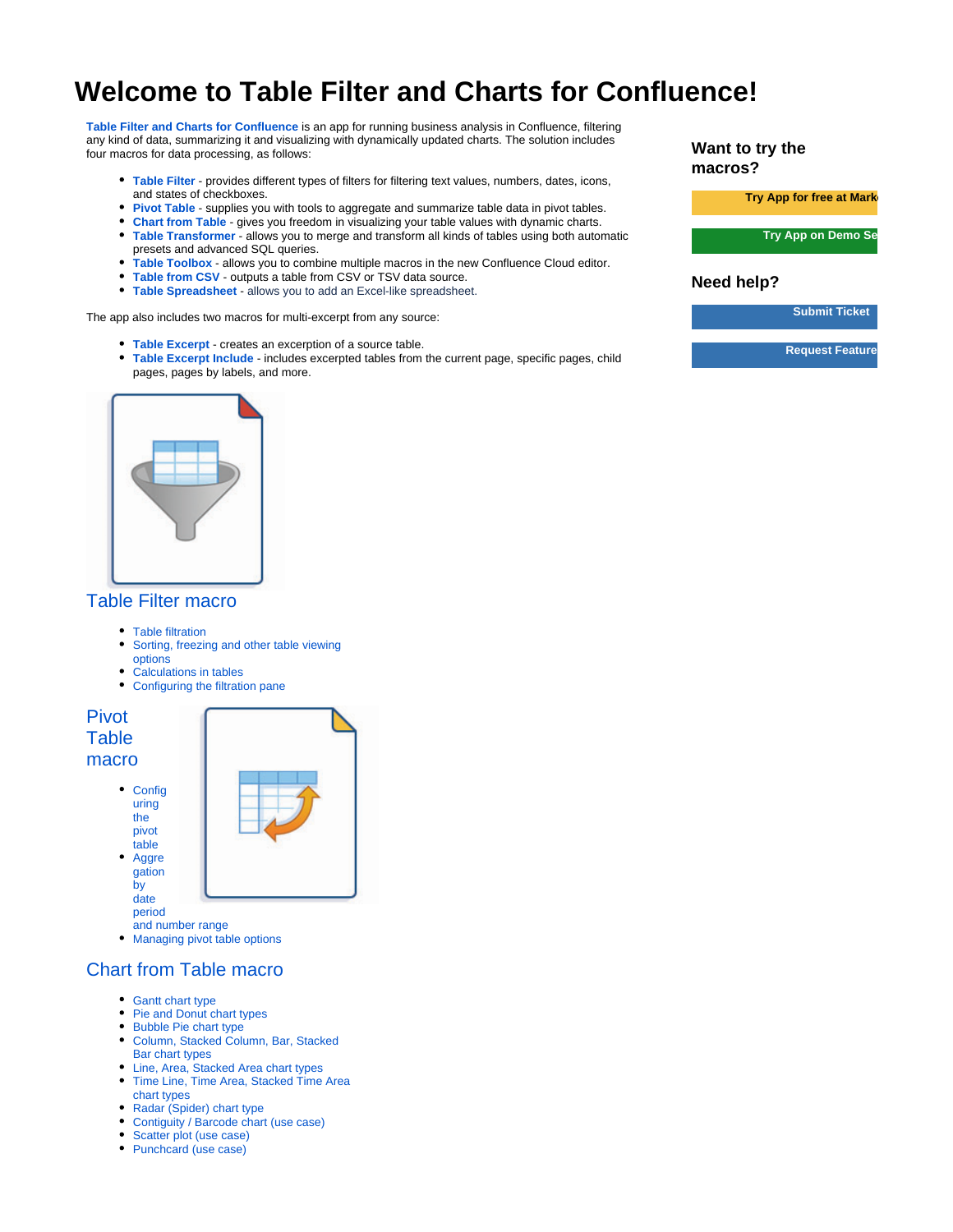

[Comparison of Chart macro against Chart from Table macro](https://docs.stiltsoft.com/display/TFAC/Comparison+of+Chart+macro+against+Chart+from+Table+macro)



[from](https://docs.stiltsoft.com/display/TFAC/How+to+use+Table+from+JSON+macro)  **JSON** [macro](https://docs.stiltsoft.com/display/TFAC/How+to+use+Table+from+JSON+macro)